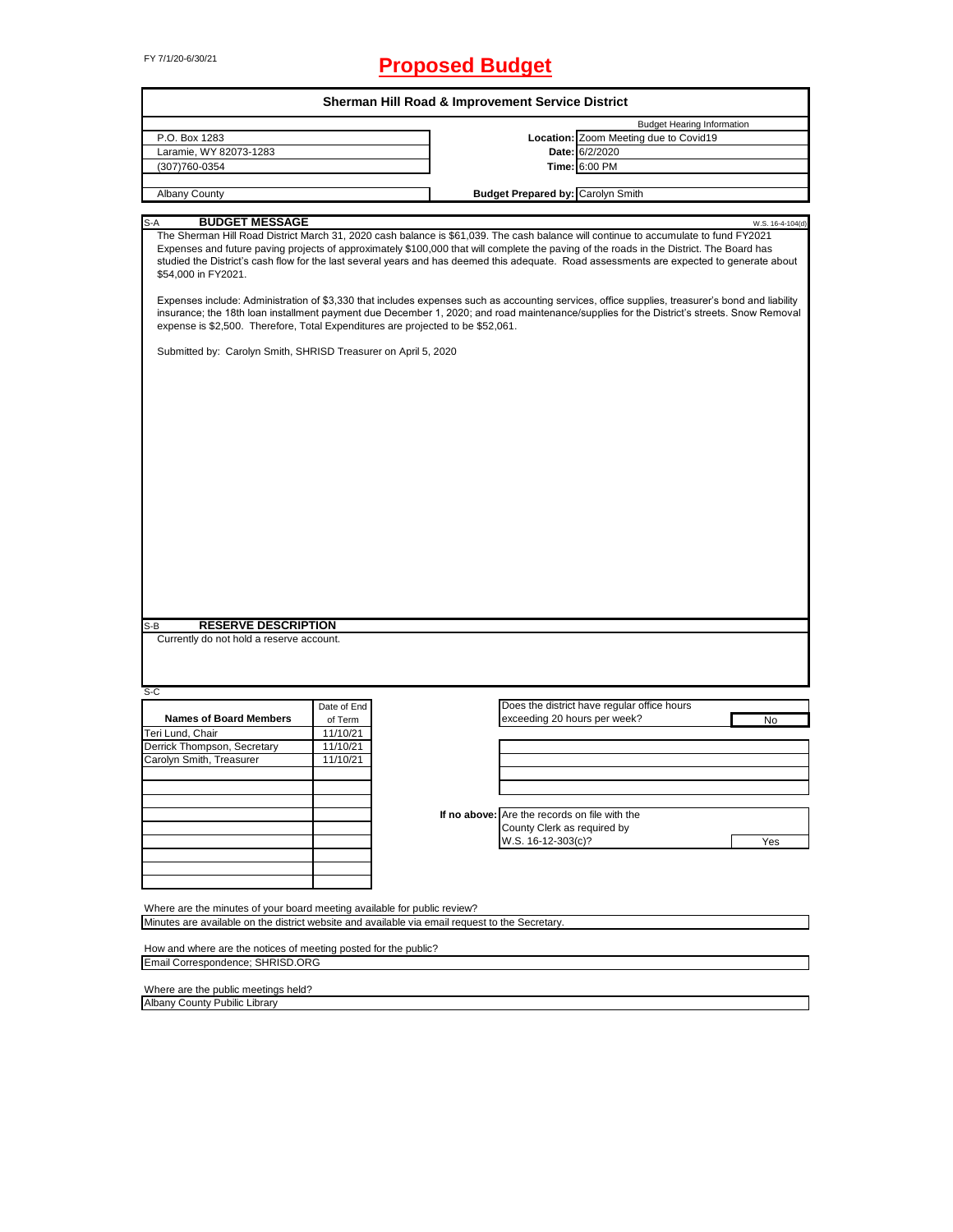### **PROPOSED BUDGET SUMMARY**

|       | <b>OVERVIEW</b>                                             | 2018-2019<br>Actual | 2019-2020<br>Estimated | 2020-2021<br>Proposed | Pending<br>Approval |
|-------|-------------------------------------------------------------|---------------------|------------------------|-----------------------|---------------------|
| $S-1$ | <b>Total Budgeted Expenditures</b>                          | \$96,605            | \$30.967               | \$35.903              |                     |
| $S-2$ | <b>Total Principal to Pay on Debt</b>                       | \$14.391            | \$15,255               | \$16,158              |                     |
| $S-3$ | <b>Total Change to Restricted Funds</b>                     | \$0                 | \$0                    |                       |                     |
|       |                                                             |                     |                        |                       |                     |
| $S-4$ | <b>Total General Fund and Forecasted Revenues Available</b> | \$98,533            | \$100,063              | \$107,917             |                     |
|       |                                                             |                     |                        |                       |                     |
| $S-5$ | Amount requested from County Commissioners                  | \$50,960            | \$54,000               | \$54,000              |                     |
| $S-6$ | <b>Additional Funding Needed:</b>                           |                     |                        |                       |                     |

| <b>REVENUE SUMMARY</b> |                                              | 2018-2019 | 2019-2020 | 2020-2021                                        | Pending                                                                                                                                                                                                                                                                                                                                                                                                                                                                                |
|------------------------|----------------------------------------------|-----------|-----------|--------------------------------------------------|----------------------------------------------------------------------------------------------------------------------------------------------------------------------------------------------------------------------------------------------------------------------------------------------------------------------------------------------------------------------------------------------------------------------------------------------------------------------------------------|
|                        |                                              | Actual    | Estimated | Proposed                                         | Approval                                                                                                                                                                                                                                                                                                                                                                                                                                                                               |
|                        |                                              |           |           |                                                  |                                                                                                                                                                                                                                                                                                                                                                                                                                                                                        |
| $S-7$                  | <b>Operating Revenues</b>                    | \$0       | \$0       | \$0                                              | en 1999.<br>Volks                                                                                                                                                                                                                                                                                                                                                                                                                                                                      |
| $S-8$                  | Tax levy (From the County Treasurer)         | \$50,960  | \$54,000  | \$54,000                                         | <u>tionalisti k</u>                                                                                                                                                                                                                                                                                                                                                                                                                                                                    |
| $S-9$                  | <b>Government Support</b>                    | \$0       | \$0       | \$0                                              | en de la familie de la familie de la familie de la familie de la familie de la familie de la familie de la fa<br>Concelho de la familie de la familie de la familie de la familie de la familie de la familie de la familie de                                                                                                                                                                                                                                                         |
| $S-10$                 | Grants                                       | \$0       | \$0       | \$0                                              | en film<br>Miller<br>Miller                                                                                                                                                                                                                                                                                                                                                                                                                                                            |
| $S-11$                 | Other County Support (Not from Co. Treas.)   | \$0       | \$0       | \$0                                              | en første starte for de for de for de for de for de for de for de for de for de for de for de for de for de fo<br>En del for de former de former de former de former de former de former de former de former de for de former d                                                                                                                                                                                                                                                        |
| $S-12$                 | <b>Miscellaneous</b>                         | \$1,612   | \$102     | \$75                                             | ennia<br>Maria                                                                                                                                                                                                                                                                                                                                                                                                                                                                         |
| $S-13$                 | <b>Other Forecasted Revenue</b>              | \$0       | \$0       | \$0                                              | en de la filòlogía<br>Talia                                                                                                                                                                                                                                                                                                                                                                                                                                                            |
|                        |                                              |           |           |                                                  |                                                                                                                                                                                                                                                                                                                                                                                                                                                                                        |
| $S-14$                 | <b>Total Revenue</b>                         | \$52,572  | \$54.102  | \$54.075                                         | <u> Timor Santa Barat dan Ba</u>                                                                                                                                                                                                                                                                                                                                                                                                                                                       |
|                        | FY 7/1/20-6/30/21                            |           |           | Sherman Hill Road & Improvement Service District |                                                                                                                                                                                                                                                                                                                                                                                                                                                                                        |
|                        | <b>EXPENDITURE SUMMARY</b>                   | 2018-2019 | 2019-2020 | 2020-2021                                        | Pending                                                                                                                                                                                                                                                                                                                                                                                                                                                                                |
|                        |                                              | Actual    | Estimated | Proposed                                         | Approval                                                                                                                                                                                                                                                                                                                                                                                                                                                                               |
|                        |                                              |           |           |                                                  |                                                                                                                                                                                                                                                                                                                                                                                                                                                                                        |
| $S-15$                 | <b>Capital Outlay</b>                        | \$79,527  | \$0       | \$0                                              | 199                                                                                                                                                                                                                                                                                                                                                                                                                                                                                    |
| $S-16$                 | <b>Interest and Fees On Debt</b>             | \$4,789   | \$3,926   | \$3,023                                          | <u>tik ka</u>                                                                                                                                                                                                                                                                                                                                                                                                                                                                          |
| $S-17$                 | <b>Administration</b>                        | \$1,839   | \$2.832   | \$2,730                                          | <u>Million S</u>                                                                                                                                                                                                                                                                                                                                                                                                                                                                       |
| $S-18$                 | <b>Operations</b>                            | \$9,850   | \$23,609  | \$29,550                                         | <b>Maritim</b>                                                                                                                                                                                                                                                                                                                                                                                                                                                                         |
| $S-19$                 | <b>Indirect Costs</b>                        | \$600     | \$600     | \$600                                            | <u> Mille S</u>                                                                                                                                                                                                                                                                                                                                                                                                                                                                        |
| <b>S-20R</b>           | <b>Expenditures paid by Reserves</b>         | \$0       | \$0       | \$0                                              | an dhe                                                                                                                                                                                                                                                                                                                                                                                                                                                                                 |
| $S-20$                 | <b>Total Expenditures</b>                    | \$96,605  | \$30.967  | \$35,903                                         | <u> Hillian Sta</u>                                                                                                                                                                                                                                                                                                                                                                                                                                                                    |
|                        |                                              |           |           |                                                  |                                                                                                                                                                                                                                                                                                                                                                                                                                                                                        |
|                        | <b>DEBT SUMMARY</b>                          | 2018-2019 | 2019-2020 | 2020-2021                                        | Pending                                                                                                                                                                                                                                                                                                                                                                                                                                                                                |
|                        |                                              | Actual    | Estimated | Proposed                                         | Approval                                                                                                                                                                                                                                                                                                                                                                                                                                                                               |
|                        |                                              |           |           |                                                  |                                                                                                                                                                                                                                                                                                                                                                                                                                                                                        |
| $S-21$                 | <b>Principal Paid on Debt</b>                | \$14,391  | \$15,255  | \$16,158                                         | <u> Mariji (</u>                                                                                                                                                                                                                                                                                                                                                                                                                                                                       |
|                        |                                              |           |           |                                                  |                                                                                                                                                                                                                                                                                                                                                                                                                                                                                        |
|                        | <b>CASH AND INVESTMENTS</b>                  | 2018-2019 | 2019-2020 | 2020-2021                                        | Pending                                                                                                                                                                                                                                                                                                                                                                                                                                                                                |
|                        |                                              | Actual    | Estimated | Proposed                                         | Approval                                                                                                                                                                                                                                                                                                                                                                                                                                                                               |
|                        |                                              |           |           |                                                  |                                                                                                                                                                                                                                                                                                                                                                                                                                                                                        |
| $S-22$                 | TOTAL GENERAL FUNDS                          | \$45,961  | \$45,961  | \$53,842                                         | <u> Timber d</u>                                                                                                                                                                                                                                                                                                                                                                                                                                                                       |
|                        |                                              |           |           |                                                  |                                                                                                                                                                                                                                                                                                                                                                                                                                                                                        |
|                        | <b>Summary of Reserve Funds</b>              |           |           |                                                  |                                                                                                                                                                                                                                                                                                                                                                                                                                                                                        |
| $S-23$                 | <b>Beginning Balance in Reserve Accounts</b> |           |           |                                                  |                                                                                                                                                                                                                                                                                                                                                                                                                                                                                        |
| $S-24$                 | a. Sinking and Debt Service Funds            | \$0       | \$0       | \$0                                              | en de la familie de la familie de la familie de la familie de la familie de la familie de la familie de la fa<br>Constitution de la familie de la familie de la familie de la familie de la familie de la familie de la familie                                                                                                                                                                                                                                                        |
| $S-25$                 | b. Reserves                                  | \$0       | \$0       | \$0                                              | e de la composición de la composición de la composición de la composición de la composición de la composición<br>Campo de la composición de la composición de la composición de la composición de la composición de la composic                                                                                                                                                                                                                                                        |
|                        |                                              | \$0       | \$0       | \$0                                              |                                                                                                                                                                                                                                                                                                                                                                                                                                                                                        |
| $S-26$                 | c. Bond Funds                                |           |           |                                                  |                                                                                                                                                                                                                                                                                                                                                                                                                                                                                        |
|                        | Total Reserves (a+b+c)                       | \$0       | \$0       | \$0                                              |                                                                                                                                                                                                                                                                                                                                                                                                                                                                                        |
| $S-27$                 | Amount to be added                           |           |           |                                                  |                                                                                                                                                                                                                                                                                                                                                                                                                                                                                        |
| $S-28$                 | a. Sinking and Debt Service Funds            | \$0       | \$0       | \$0                                              |                                                                                                                                                                                                                                                                                                                                                                                                                                                                                        |
| $S-29$                 | b. Reserves                                  | \$0       | \$0       | \$0                                              |                                                                                                                                                                                                                                                                                                                                                                                                                                                                                        |
| $S-30$                 | c. Bond Funds                                | \$0       | \$0       | \$0                                              |                                                                                                                                                                                                                                                                                                                                                                                                                                                                                        |
|                        | Total to be added (a+b+c)                    | \$0       | \$0       | \$0                                              |                                                                                                                                                                                                                                                                                                                                                                                                                                                                                        |
|                        |                                              |           |           |                                                  |                                                                                                                                                                                                                                                                                                                                                                                                                                                                                        |
| $S-31$                 | <b>Subtotal</b>                              | \$0       | \$0       | \$0                                              |                                                                                                                                                                                                                                                                                                                                                                                                                                                                                        |
| $S-32$                 | Less Total to be spent                       | \$0       | \$0       | \$0                                              | en de la familie de la familie de la familie de la familie de la familie de la familie de la familie de la fa<br>Geografia<br>en de la familie de la familie de la familie de la familie de la familie de la familie de la familie de la fam<br>Constituit de la familie de la familie de la familie de la familie de la familie de la familie de la familie d<br>nan<br>Milita<br>en<br>Geografia                                                                                     |
| $S-33$                 | TOTAL RESERVES AT END OF FISCAL YEAR         | \$0       | SO        | \$0                                              | enne<br>Gallia<br>en de la population de la population de la population de la population de la population de la population de la<br>Comme de la population de la population de la population de la population de la population de la population de<br>en de la falsa de la falsa de la falsa de la falsa de la falsa de la falsa de la falsa de la falsa de la falsa<br>El falsa de la falsa de la falsa de la falsa de la falsa de la falsa de la falsa de la falsa de la falsa de la |

*Budget Officer / District Official (if not same as "Submitted by")*

Laramie, WY 82073-1283 **DISTRICT ADDRESS:** P.O. Box 1283 **PREPARED BY:** Carolyn Smith

Date adopted by Special District

**DISTRICT PHONE:** (307)760-0354

1/23/19 *Form approved by Wyoming Department of Audit, Public Funds Division Prepared in compliance with the Uniform Municipal Fiscal Procedures Act (W.S. 16-4-101 through 124) as it applies.*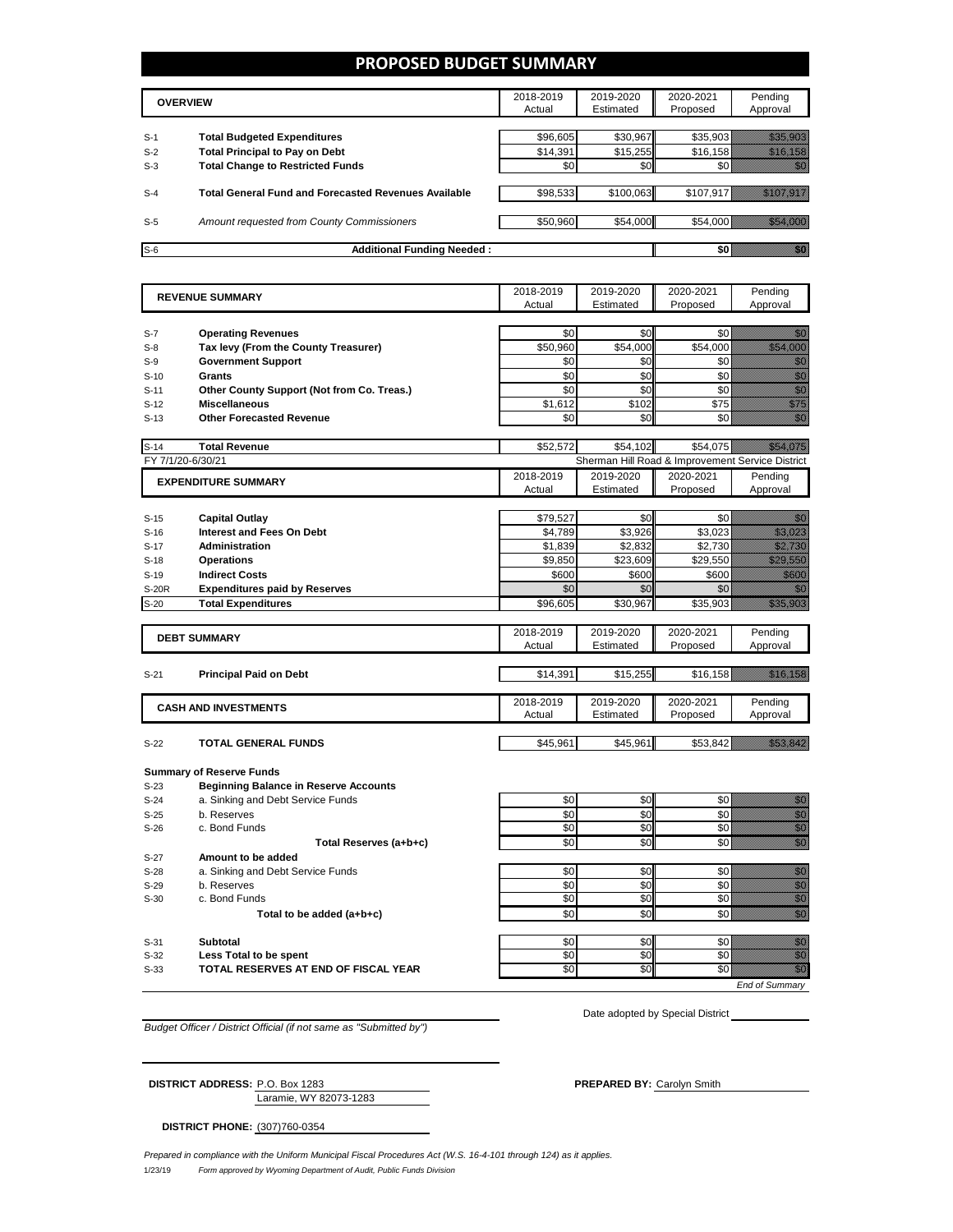# **Proposed Budget**

Sherman Hill Road & Improvement Service District

**FYE** 6/30/2021

|                    | <b>NAME OF DISTRICT/BOARD</b>                        |                          |                     |                        |                       |                                                                                                                                                                                                                                  |
|--------------------|------------------------------------------------------|--------------------------|---------------------|------------------------|-----------------------|----------------------------------------------------------------------------------------------------------------------------------------------------------------------------------------------------------------------------------|
|                    | PROPERTY TAXES AND ASSESSMENTS                       |                          |                     |                        |                       |                                                                                                                                                                                                                                  |
|                    |                                                      |                          | 2018-2019<br>Actual | 2019-2020<br>Estimated | 2020-2021<br>Proposed | Pending<br>Approval                                                                                                                                                                                                              |
| $R-1$              | <b>Property Taxes and Assessments Received</b>       |                          |                     |                        |                       |                                                                                                                                                                                                                                  |
| $R-1.1$            | Tax Levy (From the County Treasurer)                 |                          | \$50,960            | \$54,000               | \$54,000              | <u>tin allan</u>                                                                                                                                                                                                                 |
| $R-1.2$            | <b>Other County Support</b>                          |                          |                     |                        |                       |                                                                                                                                                                                                                                  |
|                    | <b>FORECASTED REVENUE</b>                            |                          |                     |                        |                       |                                                                                                                                                                                                                                  |
|                    |                                                      |                          | 2018-2019           | 2019-2020              | 2020-2021             | Pending                                                                                                                                                                                                                          |
|                    |                                                      |                          | Actual              | Estimated              | Proposed              | Approval                                                                                                                                                                                                                         |
| $R-2$              | <b>Revenues from Other Governments</b>               |                          |                     |                        |                       |                                                                                                                                                                                                                                  |
| $R - 2.1$          | State Aid                                            |                          |                     |                        |                       |                                                                                                                                                                                                                                  |
| $R-2.2$            | Additional County Aid (non-treasurer)                |                          |                     |                        |                       |                                                                                                                                                                                                                                  |
| $R-2.3$            | City (or Town) Aid                                   |                          |                     |                        |                       |                                                                                                                                                                                                                                  |
| $R - 2.4$          | Other (Specify)                                      |                          |                     |                        |                       |                                                                                                                                                                                                                                  |
| $R - 2.5$          | <b>Total Government Support</b>                      |                          | $\sqrt{6}$          | \$0                    | \$0                   | en de la familie de la familie de la familie de la familie de la familie de la familie de la familie de la fa<br>Constitution de la familie de la familie de la familie de la familie de la familie de la familie de la familie  |
| $R-3$<br>$R - 3.1$ | <b>Operating Revenues</b><br><b>Customer Charges</b> |                          |                     |                        |                       |                                                                                                                                                                                                                                  |
| $R - 3.2$          | Sales of Goods or Services                           |                          |                     |                        |                       |                                                                                                                                                                                                                                  |
| $R - 3.3$          | <b>Other Assessments</b>                             |                          |                     |                        |                       |                                                                                                                                                                                                                                  |
| $R - 3.4$          | <b>Total Operating Revenues</b>                      |                          | $\overline{30}$     | \$0                    | \$0                   | en de la falsa<br>Maria de la falsa de la falsa de la falsa de la falsa de la falsa de la falsa de la falsa de la                                                                                                                |
| $R-4$              | <b>Grants</b>                                        |                          |                     |                        |                       |                                                                                                                                                                                                                                  |
| $R - 4.1$          | <b>Direct Federal Grants</b>                         |                          |                     |                        |                       |                                                                                                                                                                                                                                  |
| $R - 4.2$          | Federal Grants thru State Agencies                   |                          |                     |                        |                       |                                                                                                                                                                                                                                  |
| $R - 4.3$          | <b>Grants from State Agencies</b>                    |                          |                     |                        |                       |                                                                                                                                                                                                                                  |
| $R - 4.4$          | <b>Total Grants</b>                                  |                          | \$0                 | \$0                    | \$0                   | en de la familie de la familie de la familie de la familie de la familie de la familie de la familie de la fa<br>Constituit de la familie de la familie de la familie de la familie de la familie de la familie de la familie d  |
| $R-5$              | <b>Miscellaneous Revenue</b>                         |                          |                     |                        |                       |                                                                                                                                                                                                                                  |
| $R - 5.1$          | Interest                                             |                          | \$112               | \$102                  | \$75                  | <u>film</u>                                                                                                                                                                                                                      |
| $R - 5.2$          | Other: Specify                                       | funds from Dist. Members | \$1,500             |                        |                       |                                                                                                                                                                                                                                  |
| $R - 5.3$          | Other: Additional                                    |                          |                     |                        |                       |                                                                                                                                                                                                                                  |
| $R-5.4$            | <b>Total Miscellaneous</b>                           |                          | \$1,612             | \$102                  | \$75                  | en de la familie de la familie de la familie de la familie de la familie de la familie de la familie de la fam<br>De la familie de la familie de la familie de la familie de la familie de la familie de la familie de la famili |
| $R - 5.5$          | <b>Total Forecasted Revenue</b>                      |                          | \$1,612             | \$102                  | $\overline{$75}$      | en de la familie de la familie de la familie de la familie de la familie de la familie de la familie de la fa<br>Estatubat de la familie de la familie de la familie de la familie de la familie de la familie de la familie d   |
| $R-6$              | <b>Other Forecasted Revenue</b>                      |                          |                     |                        |                       |                                                                                                                                                                                                                                  |
| $R-6.1$            | a. Other past due-as estimated by Co. Treas.         |                          |                     |                        |                       |                                                                                                                                                                                                                                  |
| $R-6.2$            | b. Other forecasted revenue (specify):               |                          |                     |                        |                       |                                                                                                                                                                                                                                  |
| $R-6.3$            |                                                      |                          |                     |                        |                       |                                                                                                                                                                                                                                  |
| $R-6.4$            |                                                      |                          |                     |                        |                       |                                                                                                                                                                                                                                  |
| $R-6.5$            |                                                      |                          |                     |                        |                       |                                                                                                                                                                                                                                  |
| $R-6.6$            | Total Other Forecasted Revenue (a+b)                 |                          | \$0                 | \$0                    | $\sqrt{6}$            | <u> Kill</u>                                                                                                                                                                                                                     |
|                    |                                                      |                          |                     |                        |                       |                                                                                                                                                                                                                                  |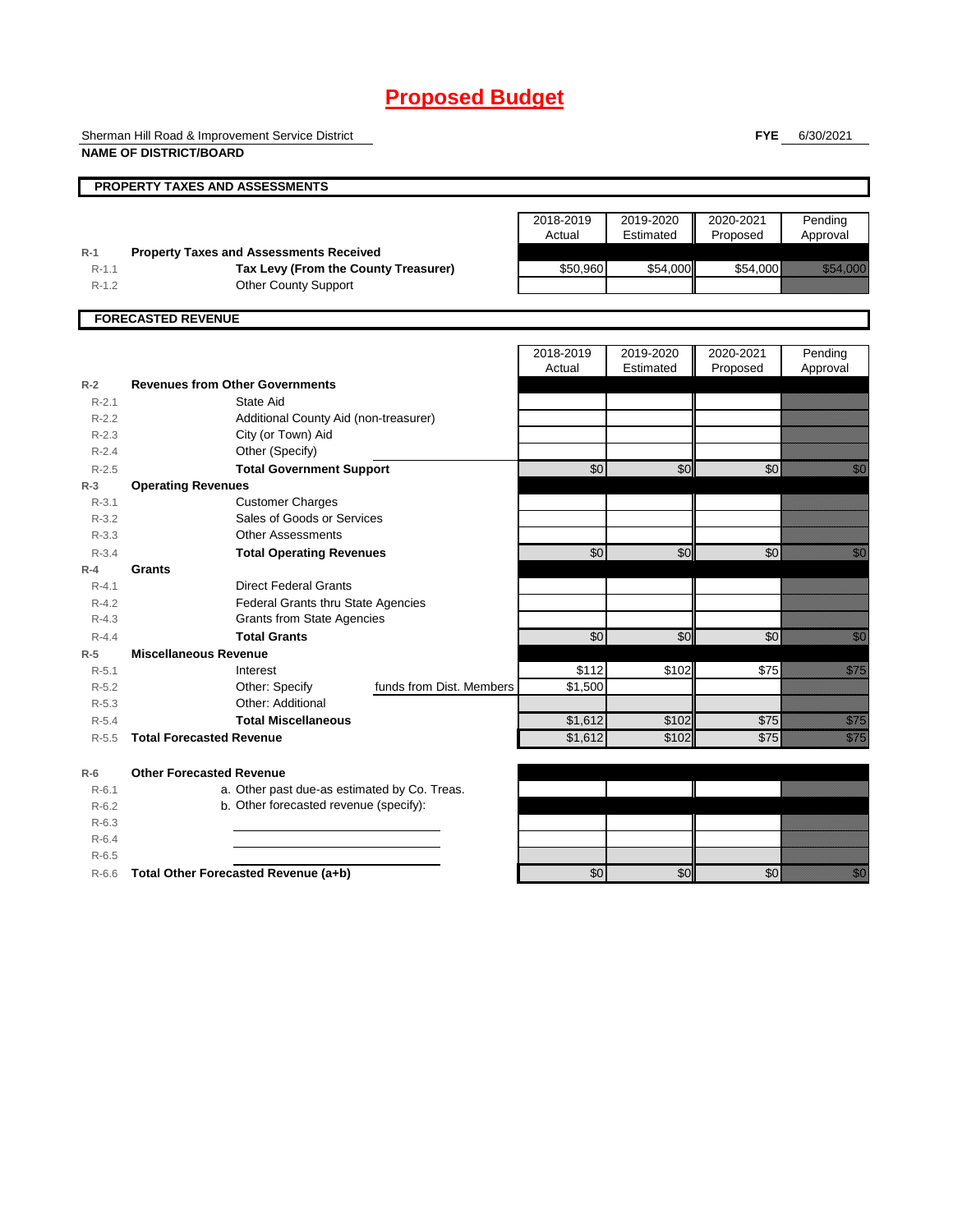## **CAPITAL OUTLAY BUDGET**

|           |                             |                       | .        |
|-----------|-----------------------------|-----------------------|----------|
| $E-1$     | <b>Capital Outlay</b>       |                       |          |
| $E - 1.1$ |                             | <b>Real Property</b>  |          |
| $E - 1.2$ |                             | Vehicles              |          |
| $E-1.3$   |                             | Office Equipment      |          |
| $E - 1.4$ |                             | Other (Specify)       |          |
| $E-1.5$   |                             | <b>Paving Project</b> | \$79,527 |
| $E - 1.6$ |                             |                       |          |
| $E-1.7$   |                             |                       |          |
| $E-1.8$   | <b>TOTAL CAPITAL OUTLAY</b> |                       | \$79.527 |

|           |                             |                      | 2018-2019 | 2019-2020 | 2020-2021       | Pending                                                                                                                                                                                                                        |
|-----------|-----------------------------|----------------------|-----------|-----------|-----------------|--------------------------------------------------------------------------------------------------------------------------------------------------------------------------------------------------------------------------------|
|           |                             |                      | Actual    | Estimated | Proposed        | Approval                                                                                                                                                                                                                       |
|           | <b>Capital Outlay</b>       |                      |           |           |                 |                                                                                                                                                                                                                                |
| $E-1.1$   |                             | <b>Real Property</b> |           |           |                 |                                                                                                                                                                                                                                |
| $E-1.2$   |                             | Vehicles             |           |           |                 |                                                                                                                                                                                                                                |
| $E-1.3$   |                             | Office Equipment     |           |           |                 |                                                                                                                                                                                                                                |
| $E - 1.4$ |                             | Other (Specify)      |           |           |                 |                                                                                                                                                                                                                                |
| $E-1.5$   |                             | Paving Project       | \$79,527  |           |                 |                                                                                                                                                                                                                                |
| $E-1.6$   |                             |                      |           |           |                 |                                                                                                                                                                                                                                |
| $E - 1.7$ |                             |                      |           |           |                 |                                                                                                                                                                                                                                |
| $E-1.8$   | <b>TOTAL CAPITAL OUTLAY</b> |                      | \$79,527  | \$0       | 30 <sub>l</sub> | en de la familie de la familie de la familie de la familie de la familie de la familie de la familie de la fa<br>Concelho de la familie de la familie de la familie de la familie de la familie de la familie de la familie de |

### **ADMINISTRATION BUDGET**

| $E-2$     | <b>Personnel Services</b>            |  |
|-----------|--------------------------------------|--|
| $E - 2.1$ | Administrator                        |  |
| $E - 2.2$ | Secretary                            |  |
| $E - 2.3$ | Clerical                             |  |
| $E-2.4$   | Other (Specify)                      |  |
| $E - 2.5$ |                                      |  |
| $E - 2.6$ |                                      |  |
| $E - 2.7$ |                                      |  |
| $E-3$     | <b>Board Expenses</b>                |  |
| $E - 3.1$ | Travel                               |  |
| $E - 3.2$ | Mileage                              |  |
| $E - 3.3$ | Other (Specify)                      |  |
| $E - 3.4$ |                                      |  |
| $E - 3.5$ |                                      |  |
| $E - 3.6$ |                                      |  |
| $E-4$     | <b>Contractual Services</b>          |  |
| $E - 4.1$ | Legal                                |  |
| $E - 4.2$ | Accounting/Auditing                  |  |
| $E - 4.3$ | Other (Specify)                      |  |
| $E - 4.4$ |                                      |  |
| $E - 4.5$ |                                      |  |
| $E - 4.6$ |                                      |  |
| $E-5$     | <b>Other Administrative Expenses</b> |  |
| $E - 5.1$ | <b>Office Supplies</b>               |  |
| $E - 5.2$ | Office equipment, rent & repair      |  |
| $E - 5.3$ | Education                            |  |
| $E - 5.4$ | Registrations                        |  |
| $E - 5.5$ | Other (Specify)                      |  |
| $E - 5.6$ |                                      |  |
| $E - 5.7$ |                                      |  |
| $E - 5.8$ |                                      |  |
| $E-6$     | <b>TOTAL ADMINISTRATION</b>          |  |

|                          |                                      |                                 | 2018-2019<br>Actual | 2019-2020<br>Estimated | 2020-2021<br>Proposed | Pending<br>Approval                                                                                                                                                                                                              |
|--------------------------|--------------------------------------|---------------------------------|---------------------|------------------------|-----------------------|----------------------------------------------------------------------------------------------------------------------------------------------------------------------------------------------------------------------------------|
| $\overline{\mathbf{r}}$  | <b>Personnel Services</b>            |                                 |                     |                        |                       |                                                                                                                                                                                                                                  |
| $E - 2.1$                | Administrator                        |                                 |                     |                        |                       |                                                                                                                                                                                                                                  |
| $E - 2.2$                | Secretary                            |                                 |                     |                        |                       |                                                                                                                                                                                                                                  |
| $E - 2.3$                | Clerical                             |                                 |                     |                        |                       |                                                                                                                                                                                                                                  |
| $E - 2.4$                | Other (Specify)                      |                                 |                     |                        |                       |                                                                                                                                                                                                                                  |
| $E - 2.5$                |                                      |                                 |                     |                        |                       |                                                                                                                                                                                                                                  |
| $E - 2.6$                |                                      |                                 |                     |                        |                       |                                                                                                                                                                                                                                  |
| $E - 2.7$                |                                      |                                 |                     |                        |                       |                                                                                                                                                                                                                                  |
| $\overline{\phantom{a}}$ | <b>Board Expenses</b>                |                                 |                     |                        |                       |                                                                                                                                                                                                                                  |
| $E - 3.1$                | Travel                               |                                 |                     |                        |                       |                                                                                                                                                                                                                                  |
| $E - 3.2$                | Mileage                              |                                 |                     |                        |                       |                                                                                                                                                                                                                                  |
| $E - 3.3$                | Other (Specify)                      |                                 |                     |                        |                       |                                                                                                                                                                                                                                  |
| $E - 3.4$                |                                      |                                 |                     |                        |                       |                                                                                                                                                                                                                                  |
| $E - 3.5$                |                                      |                                 |                     |                        |                       |                                                                                                                                                                                                                                  |
| $E - 3.6$                |                                      |                                 |                     |                        |                       |                                                                                                                                                                                                                                  |
| ı.                       | <b>Contractual Services</b>          |                                 |                     |                        |                       |                                                                                                                                                                                                                                  |
| $E - 4.1$                | Legal                                |                                 |                     |                        |                       |                                                                                                                                                                                                                                  |
| $E - 4.2$                | Accounting/Auditing                  |                                 | \$1,000             | \$1,100                | \$1,500               | <u> Karlin Sara</u>                                                                                                                                                                                                              |
| $E - 4.3$                | Other (Specify)                      |                                 |                     |                        |                       |                                                                                                                                                                                                                                  |
| $E - 4.4$                |                                      |                                 |                     |                        |                       |                                                                                                                                                                                                                                  |
| $E - 4.5$                |                                      |                                 |                     |                        |                       |                                                                                                                                                                                                                                  |
| $E - 4.6$                |                                      |                                 |                     |                        |                       |                                                                                                                                                                                                                                  |
| $\overline{\phantom{a}}$ | <b>Other Administrative Expenses</b> |                                 |                     |                        |                       |                                                                                                                                                                                                                                  |
| $E - 5.1$                | Office Supplies                      |                                 | \$839               | \$1,732                | \$1,230               | en en de forme de la forma de la forma de la forma de la forma de la forma de la forma de la forma de la forma<br>En la forma de la forma de la forma de la forma de la forma de la forma de la forma de la forma de la forma de |
| $E - 5.2$                |                                      | Office equipment, rent & repair |                     |                        |                       |                                                                                                                                                                                                                                  |
| $E - 5.3$                | Education                            |                                 |                     |                        |                       |                                                                                                                                                                                                                                  |
| $E - 5.4$                | Registrations                        |                                 |                     |                        |                       |                                                                                                                                                                                                                                  |
| $E - 5.5$                | Other (Specify)                      |                                 |                     |                        |                       |                                                                                                                                                                                                                                  |
| $E - 5.6$                |                                      |                                 |                     |                        |                       |                                                                                                                                                                                                                                  |
| $E - 5.7$                |                                      |                                 |                     |                        |                       |                                                                                                                                                                                                                                  |
| $E - 5.8$                |                                      |                                 |                     |                        |                       |                                                                                                                                                                                                                                  |
| ż                        | <b>TOTAL ADMINISTRATION</b>          |                                 | \$1,839             | \$2,832                | \$2,730               | <u>i karatifula k</u>                                                                                                                                                                                                            |
|                          |                                      |                                 |                     |                        |                       |                                                                                                                                                                                                                                  |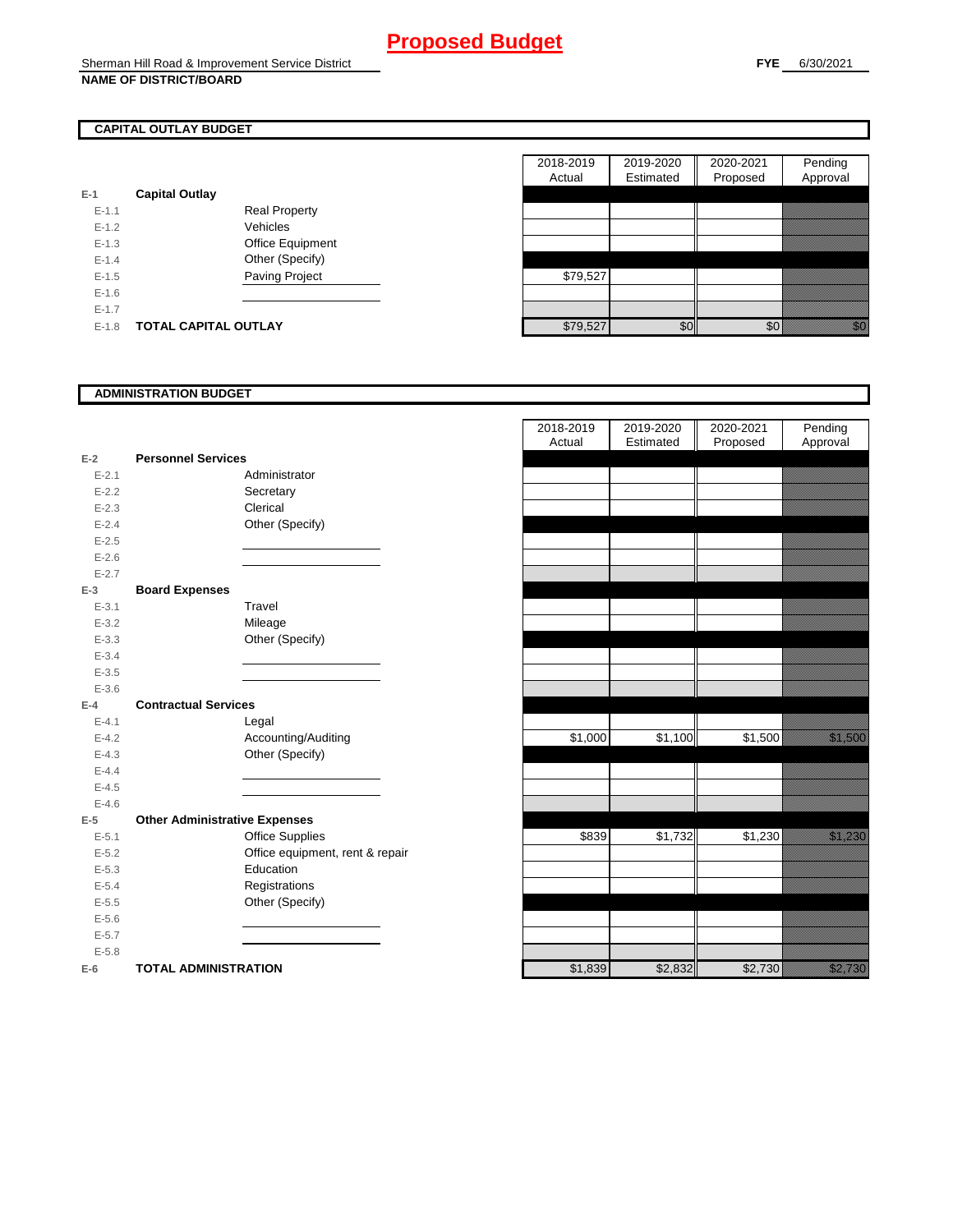# **Proposed Budget**

Sherman Hill Road & Improvement Service District

## **OPERATIONS BUDGET**

| $E-7$              | <b>Personnel Services</b>              |                   |
|--------------------|----------------------------------------|-------------------|
| $E - 7.1$          |                                        | Wages--Operations |
| $E - 7.2$          | <b>Service Contracts</b>               |                   |
| $E - 7.3$          | Other (Specify)                        |                   |
| $E - 7.4$          |                                        |                   |
| $E - 7.5$          |                                        |                   |
| $E - 7.6$          |                                        |                   |
| $E-8$              | <b>Travel</b>                          |                   |
| $E - 8.1$          | Mileage                                |                   |
| $E - 8.2$          | Other (Specify)                        |                   |
| $E - 8.3$          |                                        |                   |
| $E - 8.4$          |                                        |                   |
| $E - 8.5$          |                                        |                   |
| E-9                | <b>Operating supplies (List)</b>       |                   |
| $E - 9.1$          | <b>Road Supplies</b>                   |                   |
| $E - 9.2$          |                                        |                   |
| $E - 9.3$          |                                        |                   |
| $E - 9.4$          |                                        |                   |
| $E - 9.5$          |                                        |                   |
| $E-10$             | <b>Program Services (List)</b>         |                   |
|                    |                                        |                   |
|                    |                                        |                   |
| $E - 10.1$         | Road Maintenance                       |                   |
| $E-10.2$           |                                        |                   |
| $E-10.3$           |                                        |                   |
| $E-10.4$           |                                        |                   |
| $E-10.5$           |                                        |                   |
| $E-11$             | <b>Contractual Arrangements (List)</b> |                   |
| $E-11.1$           | Snow Removal                           |                   |
| $E-11.2$           | Mowing                                 |                   |
| $E-11.3$           |                                        |                   |
| $E-11.4$           |                                        |                   |
| $E-11.5$           |                                        |                   |
| $E-12$             | <b>Other operations (Specify)</b>      |                   |
| $E-12.1$           |                                        |                   |
| $E-12.2$           |                                        |                   |
| $E-12.3$           |                                        |                   |
| $E-12.4$           |                                        |                   |
| $E-12.5$<br>$E-13$ | <b>TOTAL OPERATIONS</b>                |                   |

|                |                                        | 2018-2019<br>Actual  | 2019-2020<br>Estimated | 2020-2021<br>Proposed | Pending<br>Approval                                                                                                                                                                                                                    |
|----------------|----------------------------------------|----------------------|------------------------|-----------------------|----------------------------------------------------------------------------------------------------------------------------------------------------------------------------------------------------------------------------------------|
| $\overline{7}$ | <b>Personnel Services</b>              |                      |                        |                       |                                                                                                                                                                                                                                        |
| $E - 7.1$      | Wages--Operations                      |                      |                        |                       |                                                                                                                                                                                                                                        |
| $E - 7.2$      | <b>Service Contracts</b>               |                      |                        |                       |                                                                                                                                                                                                                                        |
| $E - 7.3$      | Other (Specify)                        |                      |                        |                       |                                                                                                                                                                                                                                        |
| $E - 7.4$      |                                        |                      |                        |                       |                                                                                                                                                                                                                                        |
| $E - 7.5$      |                                        |                      |                        |                       |                                                                                                                                                                                                                                        |
| $E - 7.6$      |                                        |                      |                        |                       |                                                                                                                                                                                                                                        |
| 8              | <b>Travel</b>                          |                      |                        |                       |                                                                                                                                                                                                                                        |
| $E - 8.1$      | Mileage                                |                      |                        |                       |                                                                                                                                                                                                                                        |
| $E - 8.2$      | Other (Specify)                        |                      |                        |                       |                                                                                                                                                                                                                                        |
| $E - 8.3$      |                                        |                      |                        |                       |                                                                                                                                                                                                                                        |
| $E - 8.4$      |                                        |                      |                        |                       |                                                                                                                                                                                                                                        |
| $E - 8.5$      |                                        |                      |                        |                       |                                                                                                                                                                                                                                        |
| 9              | <b>Operating supplies (List)</b>       |                      |                        |                       |                                                                                                                                                                                                                                        |
| $E-9.1$        | <b>Road Supplies</b>                   | \$151                | \$1,280                | \$100                 | <u>tions and the second second in the second second in the second second in the second second in the second second in the second second in the second second second in the second second second second second second second seco</u>   |
| $E - 9.2$      |                                        |                      |                        |                       |                                                                                                                                                                                                                                        |
| $E - 9.3$      |                                        |                      |                        |                       |                                                                                                                                                                                                                                        |
| $E - 9.4$      |                                        |                      |                        |                       |                                                                                                                                                                                                                                        |
| $E-9.5$        |                                        |                      |                        |                       |                                                                                                                                                                                                                                        |
| 10             | <b>Program Services (List)</b>         |                      |                        |                       |                                                                                                                                                                                                                                        |
| $E-10.1$       | Road Maintenance                       | \$7,915              | \$20,179               | \$26,000              | <u> Maria Barat da Barat da Barat da Barat da Barat da Barat da Barat da Barat da Barat da Barat da Barat da Bar</u>                                                                                                                   |
| $E-10.2$       |                                        |                      |                        |                       |                                                                                                                                                                                                                                        |
| $E-10.3$       |                                        |                      |                        |                       |                                                                                                                                                                                                                                        |
| $E - 10.4$     |                                        |                      |                        |                       |                                                                                                                                                                                                                                        |
| $E-10.5$       |                                        |                      |                        |                       |                                                                                                                                                                                                                                        |
| $-11$          | <b>Contractual Arrangements (List)</b> |                      |                        |                       |                                                                                                                                                                                                                                        |
| $E-11.1$       | Snow Removal                           | \$635                | \$1,200                | \$2,500               | <u>tionalist parallel</u>                                                                                                                                                                                                              |
| $E-11.2$       | Mowing                                 | $\overline{\$1,149}$ | \$950                  | \$950                 | <u>ti ka</u>                                                                                                                                                                                                                           |
| $E-11.3$       |                                        |                      |                        |                       |                                                                                                                                                                                                                                        |
| $E-11.4$       |                                        |                      |                        |                       |                                                                                                                                                                                                                                        |
| $E-11.5$       |                                        |                      |                        |                       |                                                                                                                                                                                                                                        |
| 12             | <b>Other operations (Specify)</b>      |                      |                        |                       |                                                                                                                                                                                                                                        |
| $E-12.1$       |                                        |                      |                        |                       |                                                                                                                                                                                                                                        |
| $E-12.2$       |                                        |                      |                        |                       |                                                                                                                                                                                                                                        |
| $E-12.3$       |                                        |                      |                        |                       |                                                                                                                                                                                                                                        |
| $E-12.4$       |                                        |                      |                        |                       |                                                                                                                                                                                                                                        |
| $E-12.5$       |                                        |                      |                        |                       |                                                                                                                                                                                                                                        |
| $-13$          | <b>TOTAL OPERATIONS</b>                | \$9.850              | \$23.609               | \$29.550              | <u>ti ka ka</u> katika katika katika katika katika katika katika katika katika katika katika katika ali daga katika<br>Katika katika katika katika katika katika katika katika katika katika katika katika katika katika katika katika |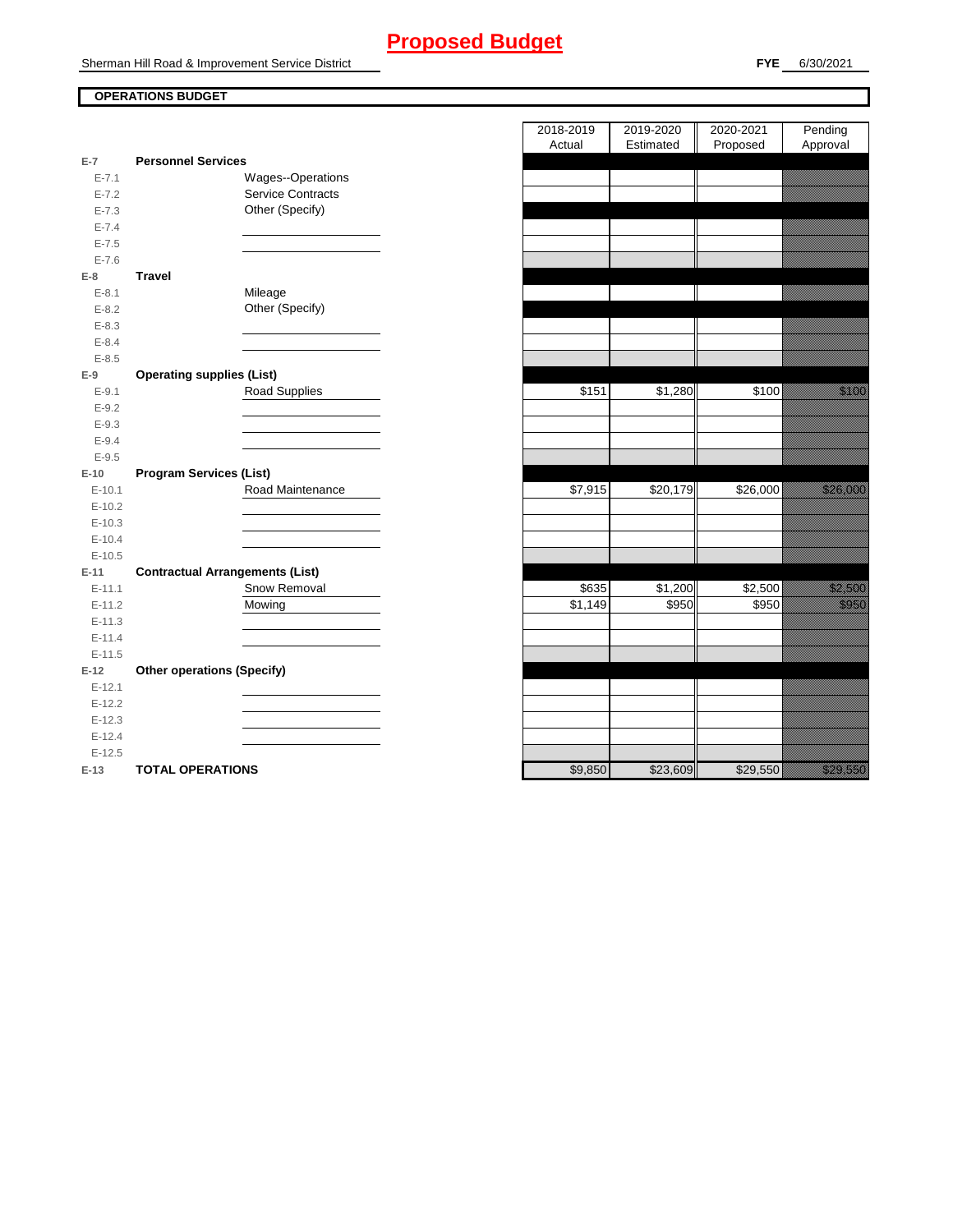# **Proposed Budget**

Sherman Hill Road & Improvement Service District

Pending Approval

2020-2021 Proposed

### **INDIRECT COSTS BUDGET**

|          |                              | 2018-2019<br>Actual | 2019-2020<br>Estimated | 2020-2021<br>Proposed | Pending<br>Approval |
|----------|------------------------------|---------------------|------------------------|-----------------------|---------------------|
| $E-14$   | <b>Insurance</b>             |                     |                        |                       |                     |
| $E-14.1$ | Liability                    | \$500               | \$500                  | \$500                 | <u>i ka</u>         |
| $E-14.2$ | Buildings and vehicles       |                     |                        |                       |                     |
| $E-14.3$ | Equipment                    |                     |                        |                       |                     |
| $E-14.4$ | Other (Specify)              |                     |                        |                       |                     |
| $E-14.5$ | Bonding-Treasurer            | \$100               | \$100                  | \$100                 | <u>ti ka</u>        |
| $E-14.6$ |                              |                     |                        |                       |                     |
| $E-14.7$ |                              |                     |                        |                       |                     |
| $E-15$   | Indirect payroll costs:      |                     |                        |                       |                     |
| $E-15.1$ | FICA (Social Security) taxes |                     |                        |                       |                     |
| $E-15.2$ | <b>Workers Compensation</b>  |                     |                        |                       |                     |
| $E-15.3$ | <b>Unemployment Taxes</b>    |                     |                        |                       |                     |
| $E-15.4$ | Retirement                   |                     |                        |                       |                     |
| $E-15.5$ | Health Insurance             |                     |                        |                       |                     |
| $E-15.6$ | Other (Specify)              |                     |                        |                       |                     |
| $E-15.7$ |                              |                     |                        |                       |                     |
| $E-15.8$ |                              |                     |                        |                       |                     |
| $E-15.9$ |                              |                     |                        |                       |                     |
| $E-17$   | <b>TOTAL INDIRECT COSTS</b>  | \$600               | \$600                  | \$600                 | a a an t-           |

#### **DEBT SERVICE BUDGET**

|         |                     | 2018-2019 | 2019-2020 | 2020-2021 | Pending              |
|---------|---------------------|-----------|-----------|-----------|----------------------|
|         |                     | Actual    | Estimated | Proposed  | Approval             |
| $D-1$   | <b>Debt Service</b> |           |           |           |                      |
| $D-1.1$ | Principal           | \$14.391  | \$15.255  | \$16.158  |                      |
| $D-1.2$ | Interest            | \$4.789   | \$3,926   | \$3,023   | USTER TAN            |
| $D-1.3$ | Fees                |           |           |           |                      |
| $D-2$   | TOTAL DEBT SERVICE  | \$19,180  | \$19,181  | \$19,181  | <u> Karlingan Sa</u> |